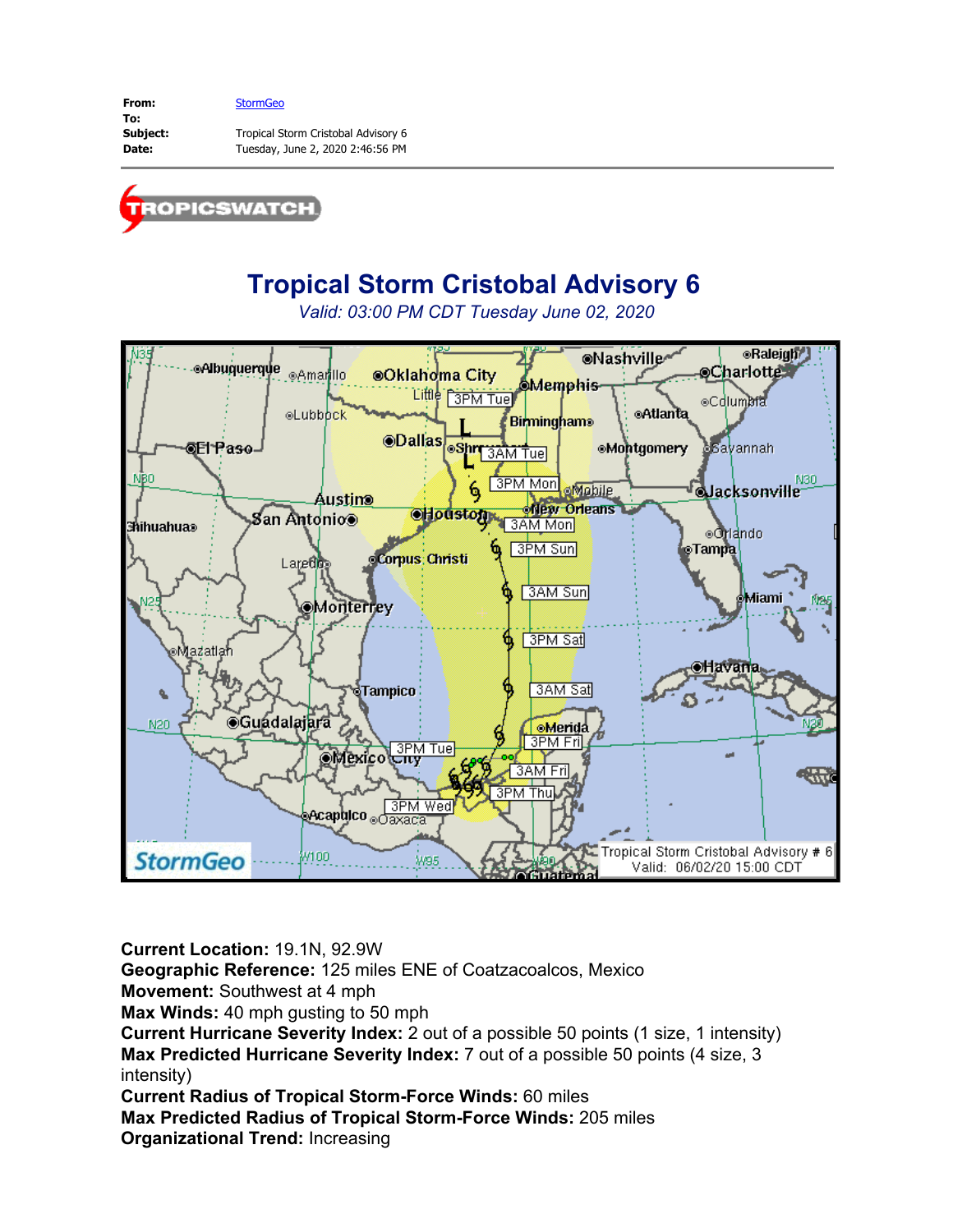#### **Forecast Confidence:** Average **Estimated Central Pressure:** 1003 mb

#### **Key Points**

1. Cristobal is expected to become a strong tropical storm before it strikes Mexico.

2. Additional severe flooding and mudslides are expected over Central America and southern Mexico.

3. The long term forecast track was shifted a bit to the east. Landfall is now expected along the central Louisiana Coast late Sunday or very early Monday.

4. We are forecasting Cristobal to be a bit larger than we were previously

## **Our Forecast**

Cristobal is becoming better organized over the southern Bay of Campeche. Our forecast is for it to become a strong tropical storm with winds of 65 mph by the time it reaches the Mexican coast, east of Coatzacoalcos, in about 18 to 24 hours. Cristobal is then expected to move very slowly for a couple of days. This will allow for very heavy rainfall over an extended period of time. Severe to catastrophic flooding is expected for parts of southern Mexico and Central America through the remainder of the week.

By Friday, we expect Cristobal to begin moving faster toward the north. Our forecast track has been shifted a bit eastward from earlier based upon the latest model guidance. We are now forecasting the system to move inland over the central Louisiana Coast late Sunday or early Monday. However, this is a 5 to 6 day forecast. The average error at this time period is around 200 miles. Thus, anywhere from the mid to upper Texas coast through the western Florida Panhandle is still threatened by this system. In addition, we are forecasting the system to be very large. Winds of tropical storm force are expected to extend more than 200 miles from the center when the system approaches the northern Gulf Coast.

Some weakening is expected as the system lingers near southern Mexico, though we believe Cristobal will remain as a tropical storm. Some intensification is expected as it moves toward the northern Gulf. However, the broad wind field, along with moderate wind shear, should prevent any rapid intensification. Our forecast is for it to be a strong tropical storm with winds of 65 mph at landfall. We cannot rule out the system becoming a hurricane, as the European model is forecasting. The chance of the system becoming a hurricane would increase if the system were to retain a tight core.

## **Expected Impacts on Land**

**Southern Bay of Campeche:** Widespread power outages are expected near where the center makes landfall, along with widespread severe to catastrophic flash flooding and mudslides. Widespread severe to catastrophic flood damage is expected. **Remainder of southern Mexico and Central America:** Continued flash flooding and mudslides should cause widespread major flood damage.

## **Expected Impacts Offshore**

**Bay of Campeche:** Winds of tropical storm force are occurring within 60 miles to the south of the center. Waves over 20 feet will also be possible.

**Northwest Gulf of Mexico** : Squalls may reach the deepwater areas off the Texas and Louisiana coasts by late Friday or very early Saturday morning. They could reach the near-shore waters along the Louisiana coast by late Saturday afternoon. Tropical storm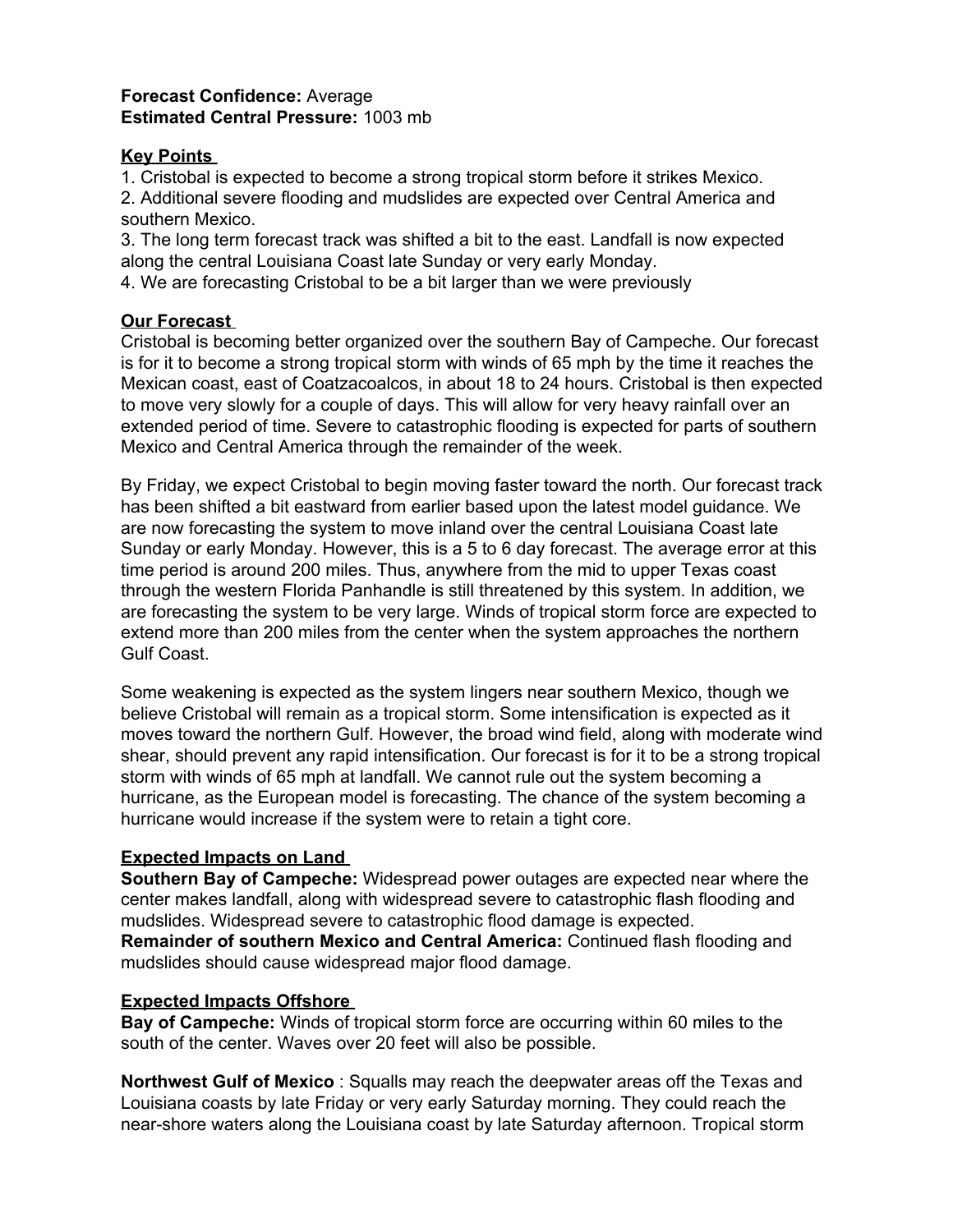conditions are likely on Sunday and early Monday across a large part of the northwest Gulf.

The next advisory will be issued by 9 PM CDT.

Meteorologist: Derek Ortt

| <b>Forecast Confidence: Average</b> |                                 |      |               |                                                |                            |                                 | <b>Hurricane Severity</b><br><b>Index</b> |                      |                |
|-------------------------------------|---------------------------------|------|---------------|------------------------------------------------|----------------------------|---------------------------------|-------------------------------------------|----------------------|----------------|
| <b>Fcst</b><br>Hour                 | <b>Valid</b>                    | Lat. | Lon.          | <b>Max</b><br><b>Sustained</b><br><b>Winds</b> | <b>Max</b><br><b>Gusts</b> | Category                        |                                           | Size Intensity Total |                |
| 0                                   | 3PM CDT<br>Tue Jun 02           |      | 19.10N 92.90W | 40 mph                                         | 50<br>mph                  | <b>Tropical</b><br><b>Storm</b> | 1                                         | 1                    | $\overline{2}$ |
| 12                                  | <b>3AM CDT</b><br>Wed Jun<br>03 |      | 18.70N 93.40W | 60 mph                                         | 75<br>mph                  | Tropical<br><b>Storm</b>        | $\overline{2}$                            | 3                    | 5              |
| 24                                  | 3PM CDT<br>Wed Jun<br>03        |      | 18.40N 93.30W | 65 mph                                         | 80<br>mph                  | Tropical<br><b>Storm</b>        | $\overline{2}$                            | 3                    | 5              |
| 36                                  | <b>3AM CDT</b><br>Thu Jun 04    |      | 18.30N 92.80W | 45 mph                                         | 60<br>mph                  | <b>Tropical</b><br>Storm        | 1                                         | $\overline{2}$       | 3              |
| 48                                  | 3PM CDT<br>Thu Jun 04           |      | 18.40N 92.40W | 40 mph                                         | 60<br>mph                  | Tropical<br>Storm               | 1                                         | 1                    | $\overline{2}$ |
| 60                                  | <b>3AM CDT</b><br>Fri Jun 05    |      | 19.20N 92.00W | 40 mph                                         | 50<br>mph                  | <b>Tropical</b><br>Storm        | 1                                         | 1                    | $\overline{2}$ |
| 72                                  | 3PM CDT<br>Fri Jun 05           |      | 20.50N 91.40W | 45 mph                                         | 60<br>mph                  | Tropical<br>Storm               | 1                                         | $\overline{2}$       | 3              |
| 84                                  | <b>3AM CDT</b><br>Sat Jun 06    |      | 22.50N 91.00W | 50 mph                                         | 65<br>mph                  | <b>Tropical</b><br>Storm        | 1                                         | $\overline{2}$       | 3              |
| 96                                  | 3PM CDT<br>Sat Jun 06           |      | 24.50N 91.00W | 60 mph                                         | 70<br>mph                  | <b>Tropical</b><br><b>Storm</b> | 4                                         | 3                    | $\overline{7}$ |
| 108                                 | <b>3AM CDT</b><br>Sun Jun 07    |      | 26.50N 91.00W | 60 mph                                         | 75<br>mph                  | Tropical<br>Storm               | 4                                         | 3                    | $\overline{7}$ |
| 120                                 | 3PM CDT<br>Sun Jun 07           |      | 28.30N 91.50W | 65 mph                                         | 80<br>mph                  | Tropical<br><b>Storm</b>        | 4                                         | 3                    | $\overline{7}$ |
| 132                                 | <b>3AM CDT</b><br>Mon Jun 08    |      | 29.50N 92.20W | 65 mph                                         | 80<br>mph                  | Tropical<br>Storm               | 4                                         | 3                    | 7              |
| 144                                 | 3PM CDT<br>Mon Jun 08           |      | 30.70N 92.50W | 50 mph                                         | 65<br>mph                  | Tropical<br>Storm               | $\overline{2}$                            | $\overline{2}$       | 4              |
| 156                                 | <b>3AM CDT</b><br>Tue Jun 09    |      | 31.70N 93.00W | 35 mph                                         | 45<br>mph                  | Tropical<br>Depression          | $\mathbf 0$                               | 1                    | 1              |
| 168                                 | 3PM CDT<br>Tue Jun 09           |      | 33.00N 93.20W | 30 mph                                         | 35<br>mph                  | Tropical<br>Depression          | $\pmb{0}$                                 | 0                    | 0              |